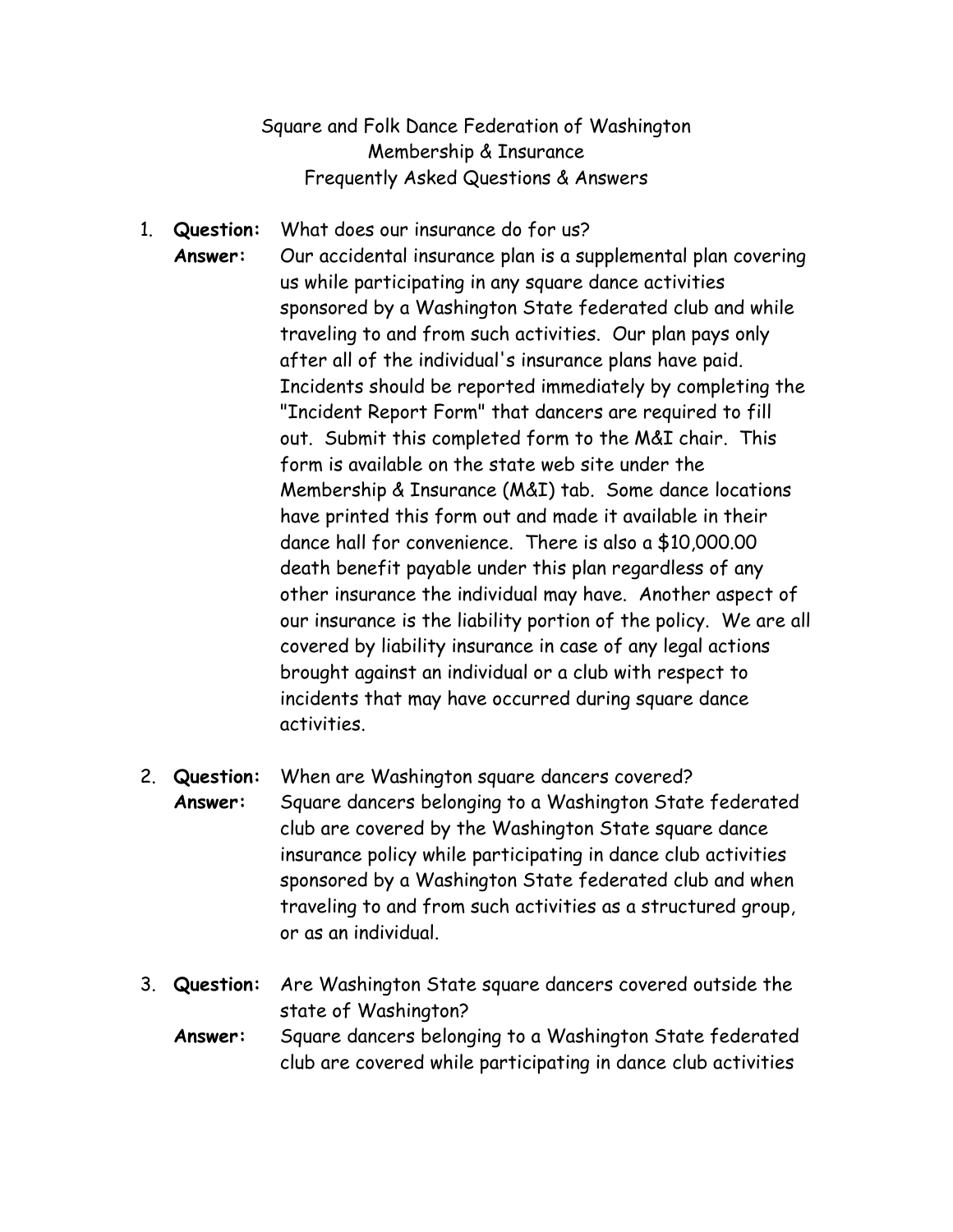sponsored by and under the direct supervision of a Washington State federated club.

- 4. **Question:** Since we no longer have membership cards, how do we know we have insurance, the policy number and the limits? **Answer:** A generic Certificate of Insurance is posted on the state web site under the M&I tab.
- 5. **Question:** Is our insurance affected by visitors attending our square dance activity?
	- **Answer:** Visitors who are not members of a Washington federated club do not affect the insurance coverage of our dues paying members.
- 6. **Question:** Does our insurance cover square dancers dancing outside of normal square dance nights, normal dance location, etc? **Answer:** Our insurance covers all square dance activities of all federated clubs.
- 7. **Question:** How do we obtain a Certificate of Insurance requested by a dance hall, Chamber of Commerce, school, etc. asking to have themselves listed as a named insured on our policy? **Answer:** On the state web site under the M&I tab is a request form for the club to fill out. Fill it out and get it to the M&I chair. We will verify it, forward it to the insurance company and a Certificate of Insurance will be issued to you and the requesting organization.
- 8. **Question:** What are the state dues? **Answer:** State dues are \$1.50 per member and insurance dues are \$4.50 per member for a total of \$6.00 per member.
- 9. **Question:** Are students covered by insurance? **Answer:** Students are covered by insurance for free while they are going through lessons. Upon graduation, students have 10 days to join a club and pay \$6.00 if they wish to continue to be covered by our insurance.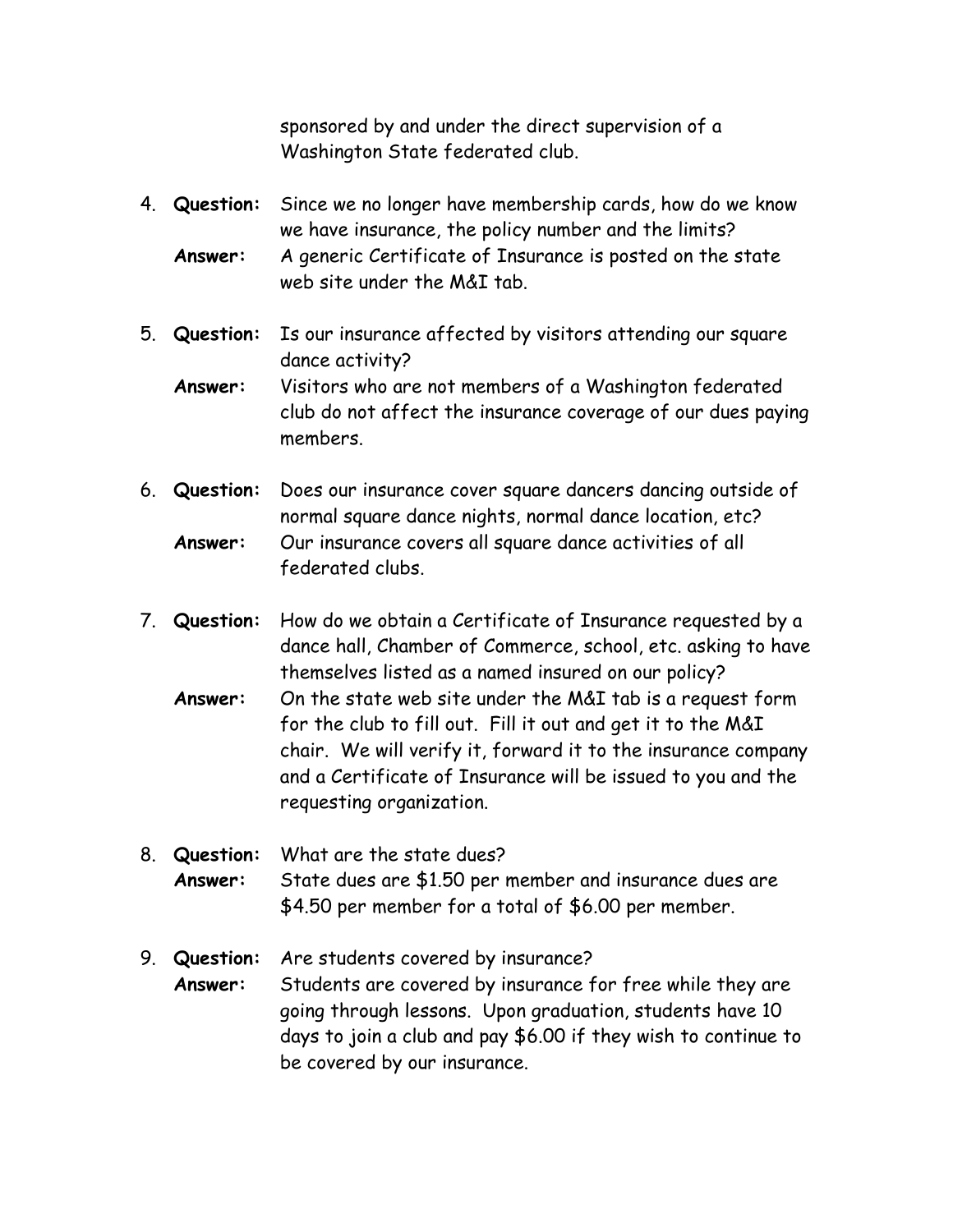- 10. **Question:** What is the procedure to make sure students are covered while in lessons?
	- **Answer:** The club giving lessons needs to send the M&I chair a list of their students for the records. There is no fee for students while they are in lessons.
- 11. **Question:** What is the procedure for adding new members? **Answer:** The club needs to send the M&I chair the new member's name, address, telephone number, and email address along with the \$6.00 dues. We will then add the new member to the club's database.
- 12. **Question:** What are the effective dates of our insurance policy? Answer: Our insurance policy runs from September 1<sup>st</sup> through August  $31<sup>st</sup>$  each year.
- 13. **Question:** What is the procedure if a person is injured at a square dance activity?
	- **Answer:** The first thing you need to do is fill out an Incident Report Form. This Incident Report Form should be located at your various dance locations. If not, it is available on the state web site under the M&I tab. Fill this form out and send it to the M&I chair. We will verify that the injured party is a current dues paying member. We will then forward insurance claim forms to the injured party along with instructions on how to handle the claim.
- 14. **Question:** What is an Incident Report Form? **Answer:** An Incident Report Form has been created to provide the M&I chair with the information needed to verify insurance claims. This form is available on the state web site under the M&I tab. It is the first step in the incident reporting process. We recommend you print up copies of this form and distribute them at your dance locations so they will be readily available in case of an incident.
- 15. **Question:** What does our square dance insurance cover?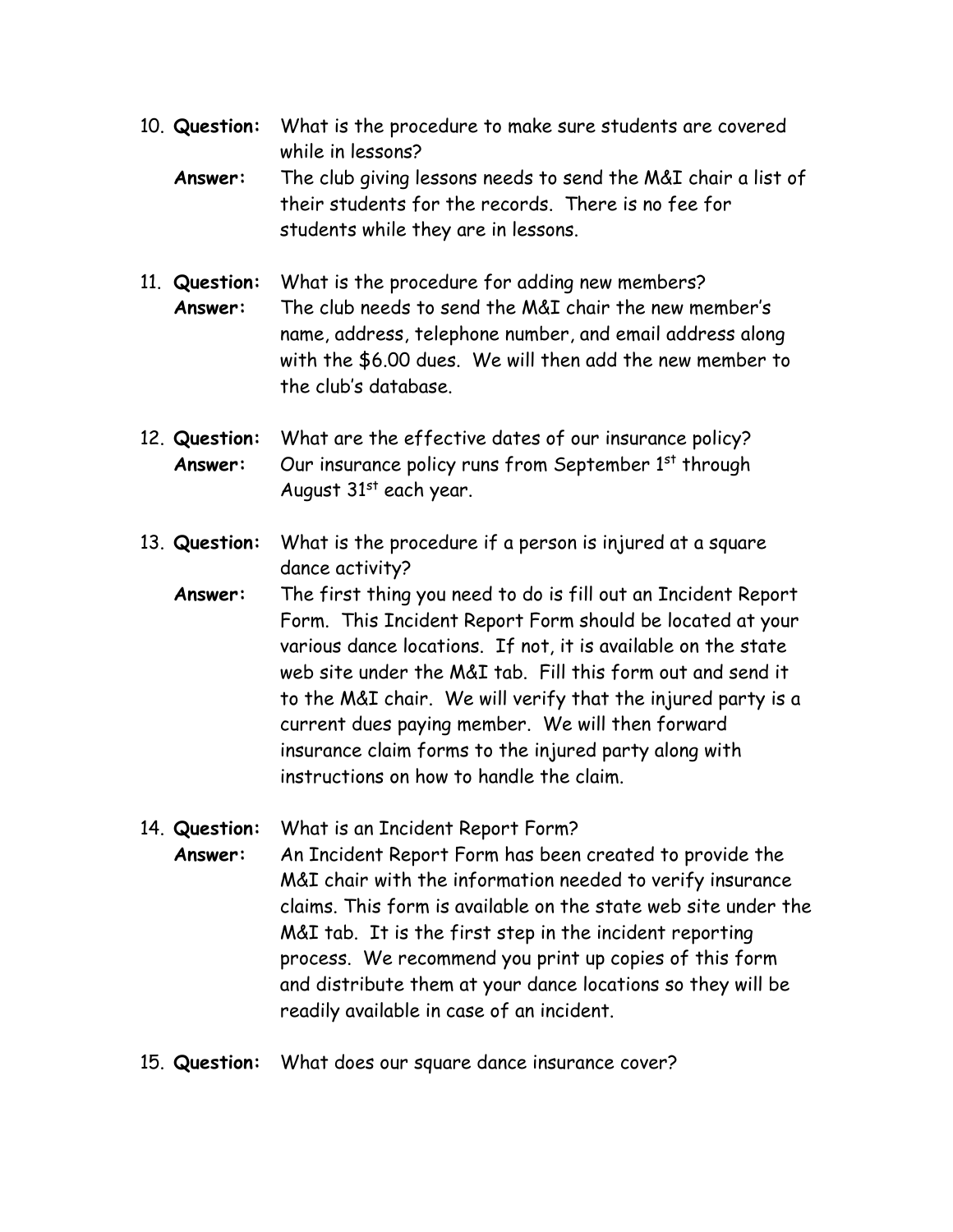- **Answer:** Our accident policy is a secondary insurance. It covers unpaid medical bills on injuries incurred at a square dance activity not covered by the insured's other insurance policies. We also have liability insurance for our protection.
- 16. **Question:** What happened to the old four-part form, and why are we required to use the on-line club renewal?
	- **Answer:** The old four-part form has been phased out and renewals can only be completed on-line. Legibility was a huge concern. This form is used to compile the state directory, and the ability to read the form is critical to the accuracy of the directory. The four-part forms were also expensive, especially when we have the ability to type directly on to the form on-line.
- 17. **Question:** What if we do not have the capability of accessing and completing the club renewal form on-line? **Answer:** Hopefully, someone in your club will have this capability and be willing to assist you. If not, contact your council for assistance. You may also contact the M&I chair and we will assist you.
- 18. **Question:** Are non-dancers, or dancers from other areas covered under our insurance?
	- **Answer:** Our accident policy covers paid up members of Washington federated clubs only. Others may be covered under our liability policy.
- 19. **Question:** Can we get clarification on the insurance policy in connection with travel to and from a square dance?
	- **Answer:** Washington State federated square dancers are covered when traveling with a group in connection with square dance activities under the direct supervision of a Washington State federated club, or traveling as an individual to or from a square dance activity and your home or lodging place.
- 20. **Question:** Does our insurance policy cover the various club treasuries?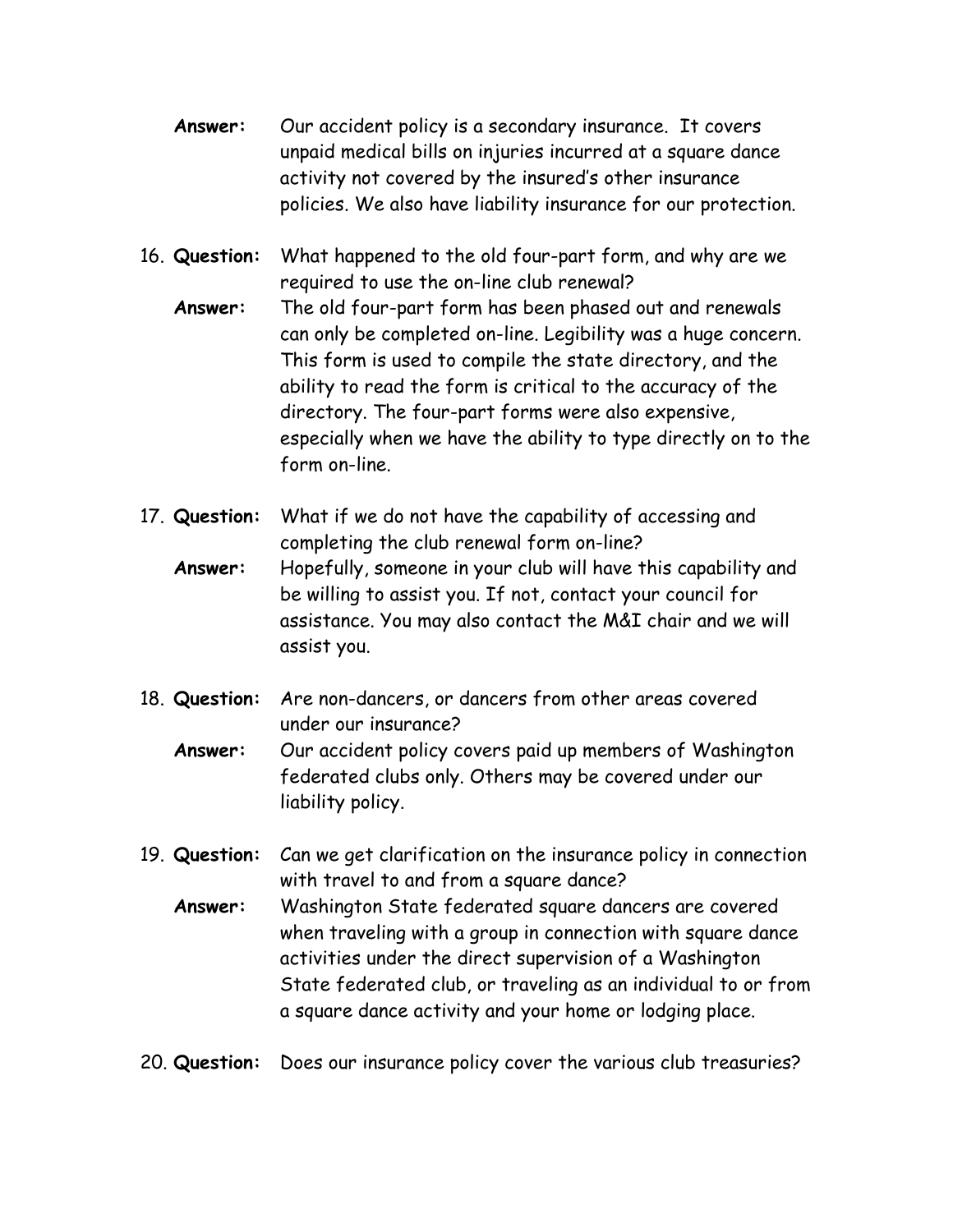**Answer:** We have a crime policy that covers theft or forgery up to \$50,000, with a \$1,000 deductable.

## 21. **Question:** Why do we need insurance?

**Answer:** Insurance protects us against loss, injuries, accidents, and liability. As square dancers we are exposed to a multitude of situations over and above normal everyday activities that could result in any of the above situations. The square dance community has banded together to provide insurance policies for our protection.

- 22. **Question:** What is the difference between club renewal and individual membership renewal?
	- **Answer:** These are two separate requirements that every club and council must complete annually. The renewal information is distributed in March and required to be completed and turned in by May 31st.

A. Club Renewals: Club renewal is the process of renewing your club's membership in the state federation. This process is initiated by the M&I chair, but goes through your respective councils. The council is then ultimately responsible to distribute and collect these renewals along with the appropriate dues from each club in their council. The council then submits the completed forms along with the state dues to the M&I chair. This is the on-line form. Each council is also required to renew their council in the state federation each year. Club treasurers need to remember, this form is returned to your council. B. Individual Membership Dues: Individual membership dues are also initiated by the M&I chair, but are handled differently. The M&I chair mails the membership list, invoice, and instruction letter to each club treasurer. The club treasurer is required to authenticate the membership list per the instructions, fill out the invoice, and returns the completed invoice and corrected membership list along with the \$6.00 per member dues directly to the M&I chair. If a person belongs to more than one Washington Federated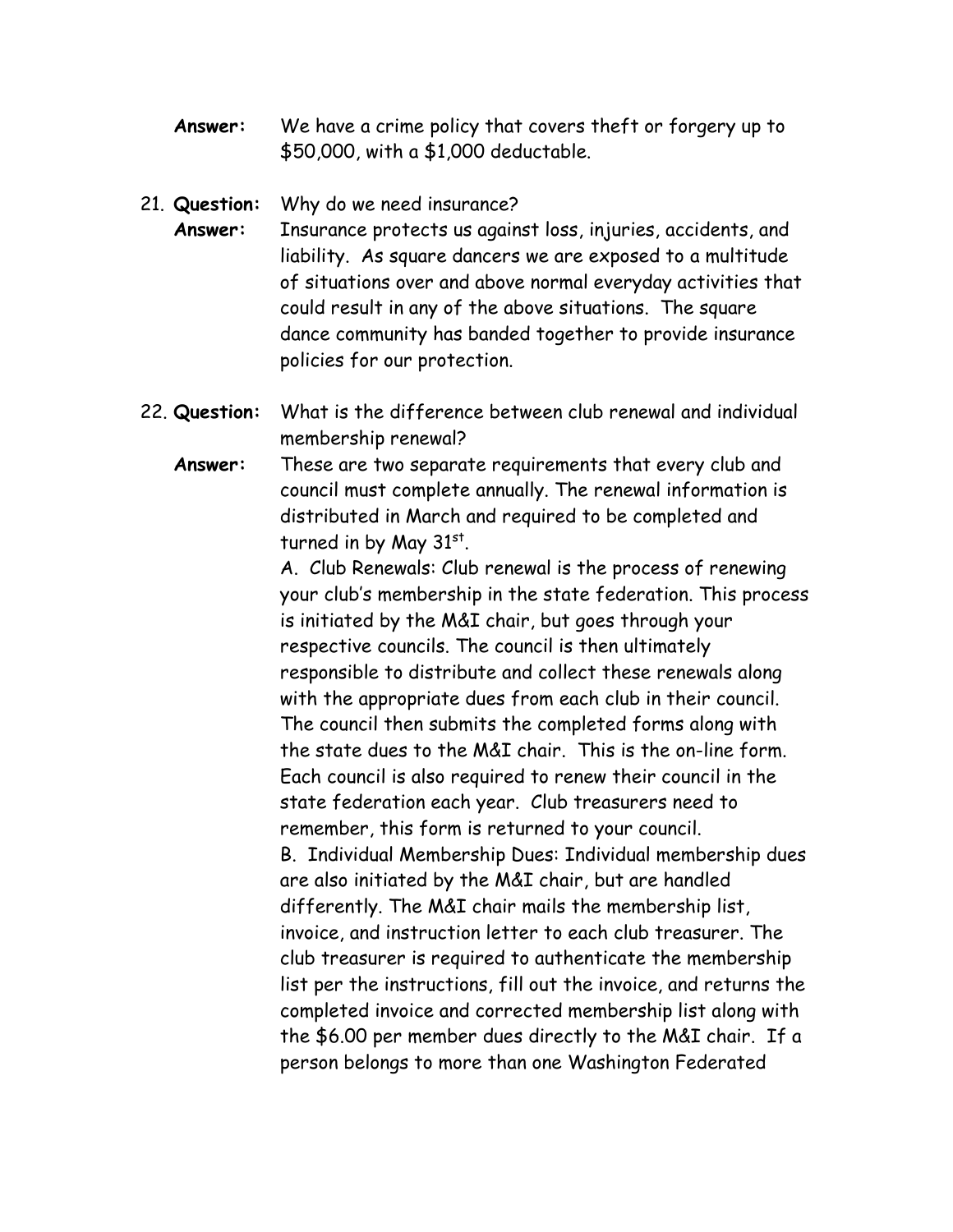club, they pay their membership and insurance dues through only one club.

- 23. **Question:** Is there a break for the youth in the membership and insurance fee?
	- **Answer:** No, each and every square dance member must pay the \$6.00 membership and insurance dues regardless of their age.
- 24. **Question:** Are sign in sheets needed?
- **Answer:** We have not seen any requirements in the insurance policies regarding sign in. However, we request that each club keep a sign in sheet at their activities. This could provide valuable documentation that may aid us in a clam process. We recommend you keep these sign in sheets for three years.
- 25. **Question:** What is the policy for the state dues and insurance if someone joins a club at a time other than normal individual renewal time?
	- **Answer:** Between September 1<sup>st</sup> and March 1<sup>st</sup>, the normal fee of  $$6.00$  is required. After March 1st the fee remains the same, \$6.00, but the coverage is good for the remainder of that year and all of the next year. This is confusing, so please contact the M&I chair for clarification.
- 26. **Question:** Is our current accident policy's \$10,000 death benefit payable in a car accident incurred while traveling to and from a square dance activity?
	- **Answer:** Yes, as well as for an accident incurred while participating in square dance activity.
- 27. **Question:** Now that we have door-to-door transportation coverage does that include an accidental death benefit of \$10.000? **Answer:** Yes, the benefit would be the same as the rest of the coverage.